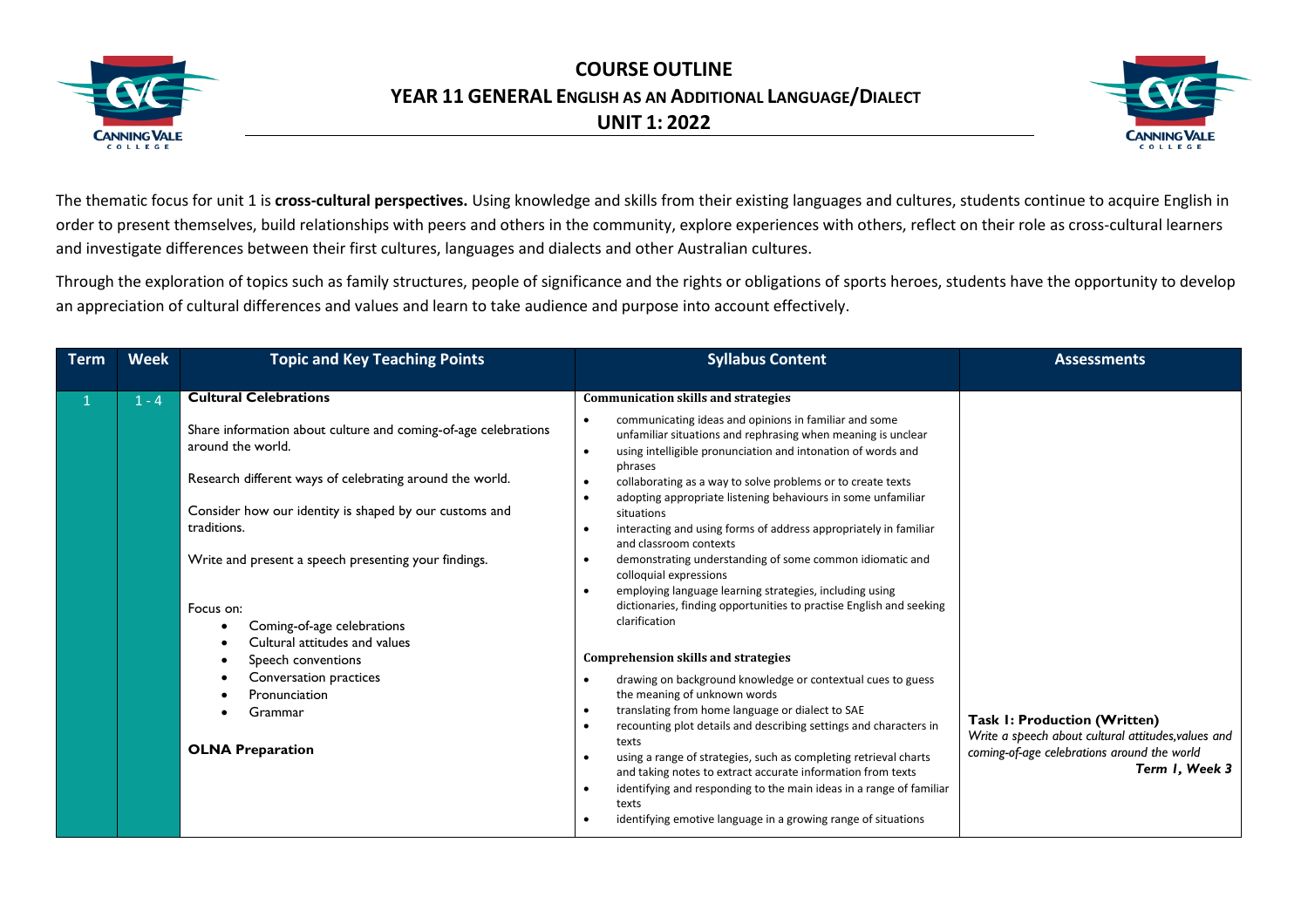



| <b>Term</b> | <b>Week</b> | <b>Topic and Key Teaching Points</b> | <b>Syllabus Content</b>                                                                                                                                                                                                                                                                                                                                                                                                                                                                                                                                                                                                                                                                                                                                                                                                                                                                                                                                                         | <b>Assessments</b>                                                                                                                      |
|-------------|-------------|--------------------------------------|---------------------------------------------------------------------------------------------------------------------------------------------------------------------------------------------------------------------------------------------------------------------------------------------------------------------------------------------------------------------------------------------------------------------------------------------------------------------------------------------------------------------------------------------------------------------------------------------------------------------------------------------------------------------------------------------------------------------------------------------------------------------------------------------------------------------------------------------------------------------------------------------------------------------------------------------------------------------------------|-----------------------------------------------------------------------------------------------------------------------------------------|
|             |             |                                      | identifying sociolinguistic and sociocultural references in a<br>$\bullet$<br>growing range of situations<br>identifying simple cultural references, idiomatic language and<br>$\bullet$<br>colloquialisms<br>employing ICT and investigative strategies to locate relevant<br>$\bullet$<br>information from sources                                                                                                                                                                                                                                                                                                                                                                                                                                                                                                                                                                                                                                                            |                                                                                                                                         |
|             |             |                                      | Language and textual analysis                                                                                                                                                                                                                                                                                                                                                                                                                                                                                                                                                                                                                                                                                                                                                                                                                                                                                                                                                   |                                                                                                                                         |
|             |             |                                      | outlining the purposes of a growing range of text types, including<br>academic texts<br>identifying dialogue, and first-person and third-person narration<br>$\bullet$<br>used in texts<br>identifying common differences in lexis and grammar between<br>spoken and written language in familiar texts<br>understanding how language use, including forms of address and<br>$\bullet$<br>conventions of politeness changes in different contexts across<br>cultures<br>identifying common variations of language and structure across<br>different media                                                                                                                                                                                                                                                                                                                                                                                                                       |                                                                                                                                         |
|             |             |                                      | <b>Creating texts</b>                                                                                                                                                                                                                                                                                                                                                                                                                                                                                                                                                                                                                                                                                                                                                                                                                                                                                                                                                           |                                                                                                                                         |
|             |             |                                      | using appropriate form, content and style for a range of common<br>purposes and audiences<br>using first-person and third-person narration<br>$\bullet$<br>using elements, including titles, headings and visuals to structure<br>$\bullet$<br>texts<br>using commonly used technologies and media<br>using some subject-specific vocabulary, synonyms, antonyms and<br>collocations<br>using subject-verb agreement, correct order of multiple<br>$\bullet$<br>adjectives, correct word order and modal auxiliaries<br>using description, imagery and some characterisation<br>$\bullet$<br>using cohesive devices at sentence and paragraph level, including<br>$\bullet$<br>anaphoric and cataphoric reference, and common conjunctions<br>using a growing range of strategies for planning and refining<br>work, including editing and incorporating feedback for correct<br>simple tenses, common punctuation, spelling, and a variety of<br>simple and compound sentences | <b>Task 2: Production (Oral)</b><br>Deliver a speech about culture and coming-of-age<br>celebrations around the world<br>Term I, Week 4 |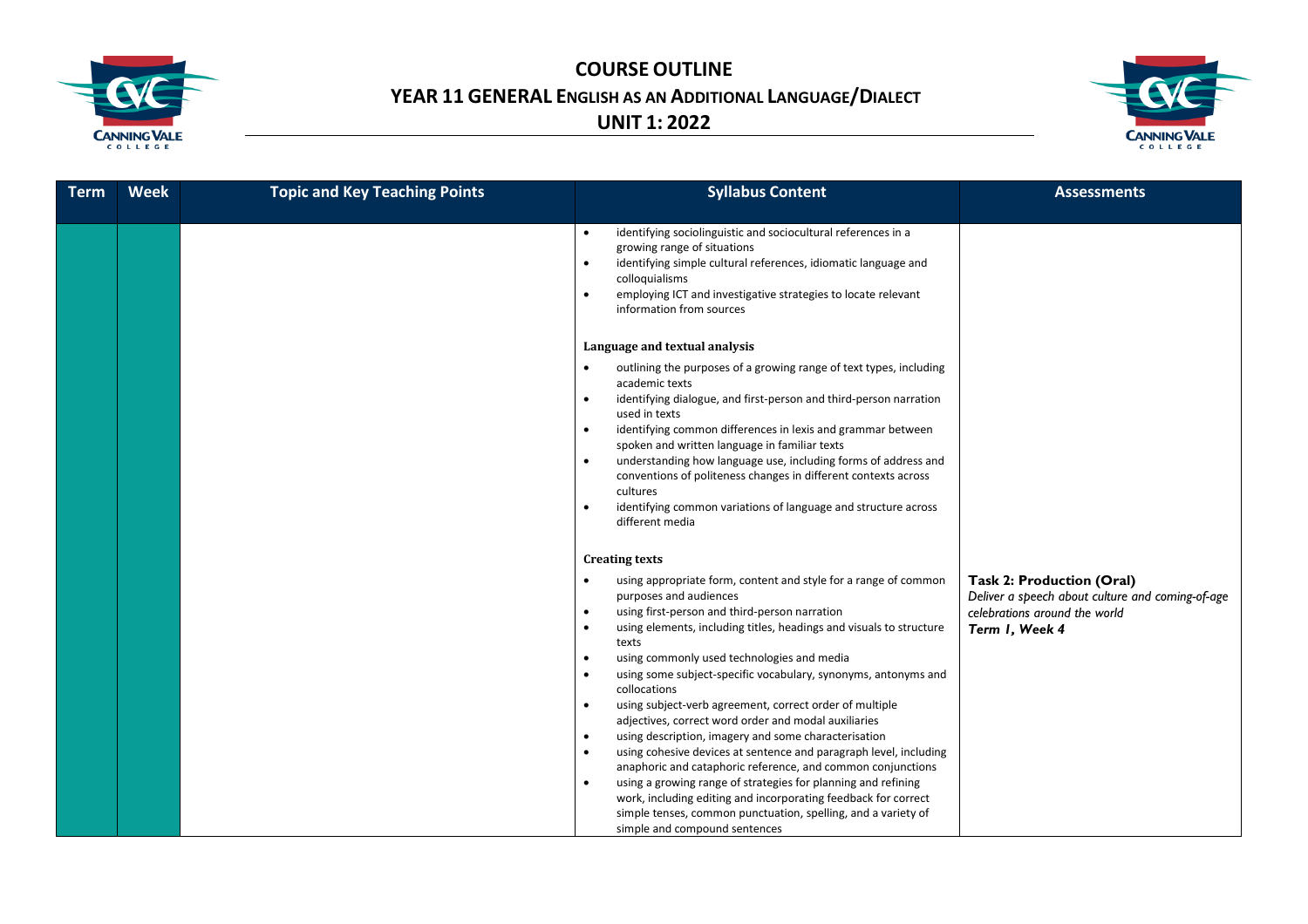



| <b>Term</b> | <b>Week</b> | <b>Topic and Key Teaching Points</b>                                                                                                                                                                                                                                                                                                                                        | <b>Syllabus Content</b>                                                                                                                                                                                                                                                                                                                                                                                                                                                                                                                                                                                                                                                                                                                                                                                                                                                                                                                                  | <b>Assessments</b>                                                                                                                                                                       |
|-------------|-------------|-----------------------------------------------------------------------------------------------------------------------------------------------------------------------------------------------------------------------------------------------------------------------------------------------------------------------------------------------------------------------------|----------------------------------------------------------------------------------------------------------------------------------------------------------------------------------------------------------------------------------------------------------------------------------------------------------------------------------------------------------------------------------------------------------------------------------------------------------------------------------------------------------------------------------------------------------------------------------------------------------------------------------------------------------------------------------------------------------------------------------------------------------------------------------------------------------------------------------------------------------------------------------------------------------------------------------------------------------|------------------------------------------------------------------------------------------------------------------------------------------------------------------------------------------|
|             |             |                                                                                                                                                                                                                                                                                                                                                                             |                                                                                                                                                                                                                                                                                                                                                                                                                                                                                                                                                                                                                                                                                                                                                                                                                                                                                                                                                          |                                                                                                                                                                                          |
|             | $5 - 8$     | <b>Food in our lives</b><br>Read and respond to a text about food and the role it plays in our<br>lives<br>Investigate the importance of food and different eating habits and<br>attitudes towards eating at home and out<br>Produce a report about your findings<br>Focus on:<br>Social issues<br>Cultural values<br>Subject specific vocabulary<br>Note taking<br>Grammar | <b>Communication skills and strategies</b><br>communicating ideas and opinions in familiar and some<br>unfamiliar situations and rephrasing when meaning is unclear<br>using intelligible pronunciation and intonation of words and<br>$\bullet$<br>phrases<br>collaborating as a way to solve problems or to create texts<br>$\bullet$<br>adopting appropriate listening behaviours in some unfamiliar<br>$\bullet$<br>situations<br>interacting and using forms of address appropriately in familiar<br>and classroom contexts<br>demonstrating understanding of some common idiomatic and<br>$\bullet$<br>colloquial expressions<br>employing language learning strategies, including using<br>dictionaries, finding opportunities to practise English and seeking<br>clarification                                                                                                                                                                   | <b>Task 3: Response</b><br>Short answer responses to questions related to an<br>unseen text about diet<br>Term I, Week 6                                                                 |
|             |             |                                                                                                                                                                                                                                                                                                                                                                             | <b>Comprehension skills and strategies</b><br>drawing on background knowledge or contextual cues to guess<br>$\bullet$<br>the meaning of unknown words<br>translating from home language or dialect to SAE<br>$\bullet$<br>recounting plot details and describing settings and characters in<br>$\bullet$<br>texts<br>using a range of strategies, such as completing retrieval charts<br>$\bullet$<br>and taking notes to extract accurate information from texts<br>identifying and responding to the main ideas in a range of familiar<br>$\bullet$<br>texts<br>identifying emotive language in a growing range of situations<br>$\bullet$<br>identifying sociolinguistic and sociocultural references in a<br>$\bullet$<br>growing range of situations<br>identifying simple cultural references, idiomatic language and<br>$\bullet$<br>colloquialisms<br>employing ICT and investigative strategies to locate relevant<br>information from sources | Task 4: Investigation:<br>Investigate the importance of food in our lives<br>Part A: Research your topic and complete notes<br>(10%)<br>Part B: Produce a report (15%)<br>Term I, Week 8 |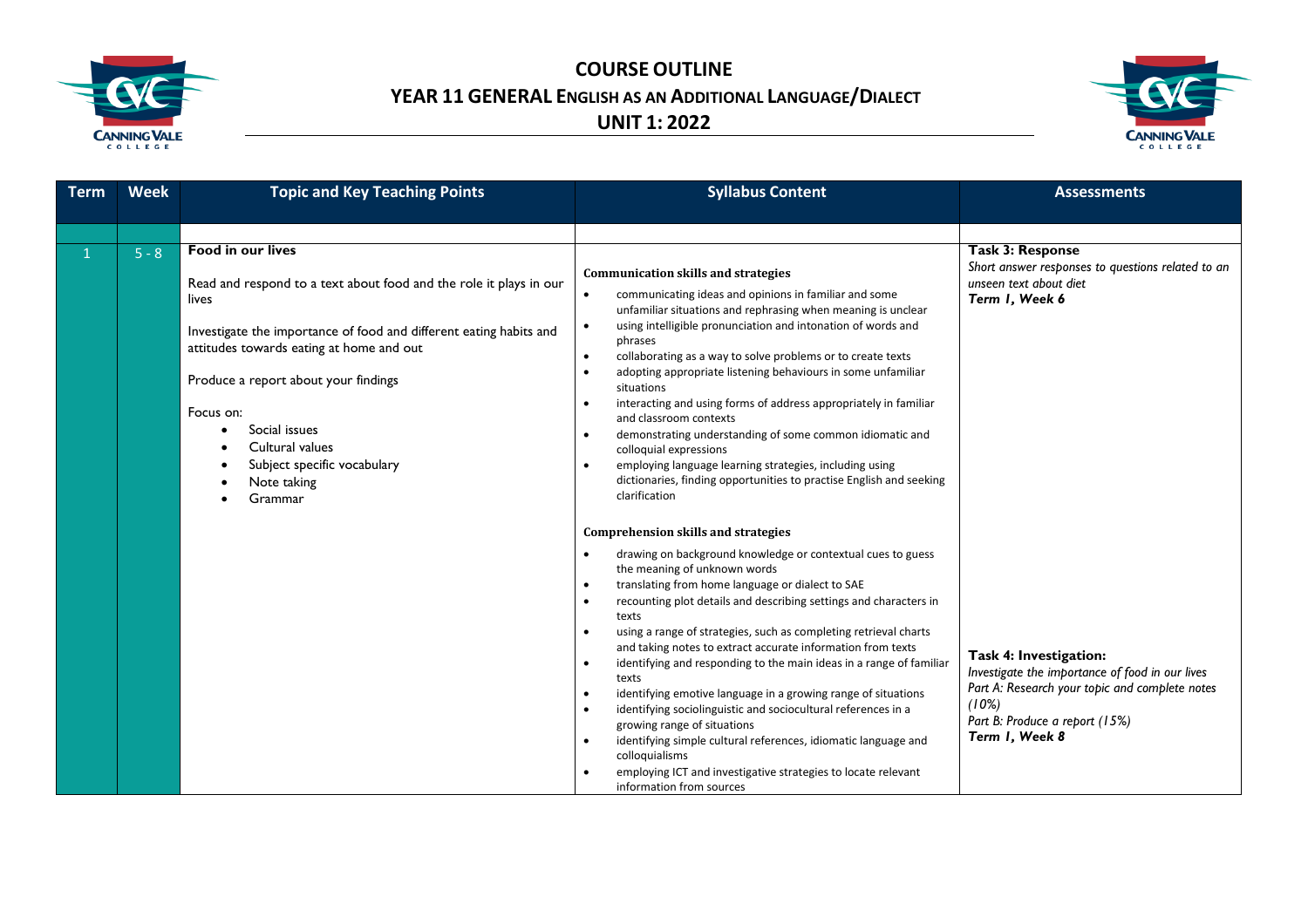



| <b>Term</b>                    | <b>Week</b>       | <b>Topic and Key Teaching Points</b>                                 | <b>Syllabus Content</b>                                                                                                                                                                                                                                                                                                                                                                                                                                                                                                                                                                                                                                                                                                                                                                                                                                                                                                                                                                                                                                                                                                                                                                                                                                                                                                                                                                                                                                                                                                                                                                                                          | <b>Assessments</b>      |
|--------------------------------|-------------------|----------------------------------------------------------------------|----------------------------------------------------------------------------------------------------------------------------------------------------------------------------------------------------------------------------------------------------------------------------------------------------------------------------------------------------------------------------------------------------------------------------------------------------------------------------------------------------------------------------------------------------------------------------------------------------------------------------------------------------------------------------------------------------------------------------------------------------------------------------------------------------------------------------------------------------------------------------------------------------------------------------------------------------------------------------------------------------------------------------------------------------------------------------------------------------------------------------------------------------------------------------------------------------------------------------------------------------------------------------------------------------------------------------------------------------------------------------------------------------------------------------------------------------------------------------------------------------------------------------------------------------------------------------------------------------------------------------------|-------------------------|
|                                |                   |                                                                      | Language and textual analysis<br>outlining the purposes of a growing range of text types, including<br>academic texts<br>identifying dialogue, and first-person and third-person narration<br>used in texts<br>identifying common differences in lexis and grammar between<br>$\bullet$<br>spoken and written language in familiar texts<br>understanding how language use, including forms of address and<br>$\bullet$<br>conventions of politeness changes in different contexts across<br>cultures<br>identifying common variations of language and structure across<br>different media<br><b>Creating texts</b><br>using appropriate form, content and style for a range of common<br>purposes and audiences<br>using first-person and third-person narration<br>$\bullet$<br>using elements, including titles, headings and visuals to structure<br>$\bullet$<br>texts<br>using commonly used technologies and media<br>$\bullet$<br>using some subject-specific vocabulary, synonyms, antonyms and<br>$\bullet$<br>collocations<br>using subject-verb agreement, correct order of multiple<br>$\bullet$<br>adjectives, correct word order and modal auxiliaries<br>using description, imagery and some characterisation<br>$\bullet$<br>using cohesive devices at sentence and paragraph level, including<br>$\bullet$<br>anaphoric and cataphoric reference, and common conjunctions<br>using a growing range of strategies for planning and refining<br>work, including editing and incorporating feedback for correct<br>simple tenses, common punctuation, spelling, and a variety of<br>simple and compound sentences |                         |
| $\mathbf{1}$<br>$\overline{2}$ | $9 - 10$<br>1(T2) | <b>Different families</b><br>Discuss family structures               | <b>Comprehension skills and strategies</b><br>drawing on background knowledge or contextual cues to guess                                                                                                                                                                                                                                                                                                                                                                                                                                                                                                                                                                                                                                                                                                                                                                                                                                                                                                                                                                                                                                                                                                                                                                                                                                                                                                                                                                                                                                                                                                                        |                         |
|                                |                   | Build vocabulary specific to this topic - e.g. sibling, nuclear, etc | the meaning of unknown words                                                                                                                                                                                                                                                                                                                                                                                                                                                                                                                                                                                                                                                                                                                                                                                                                                                                                                                                                                                                                                                                                                                                                                                                                                                                                                                                                                                                                                                                                                                                                                                                     | <b>Task 5: Response</b> |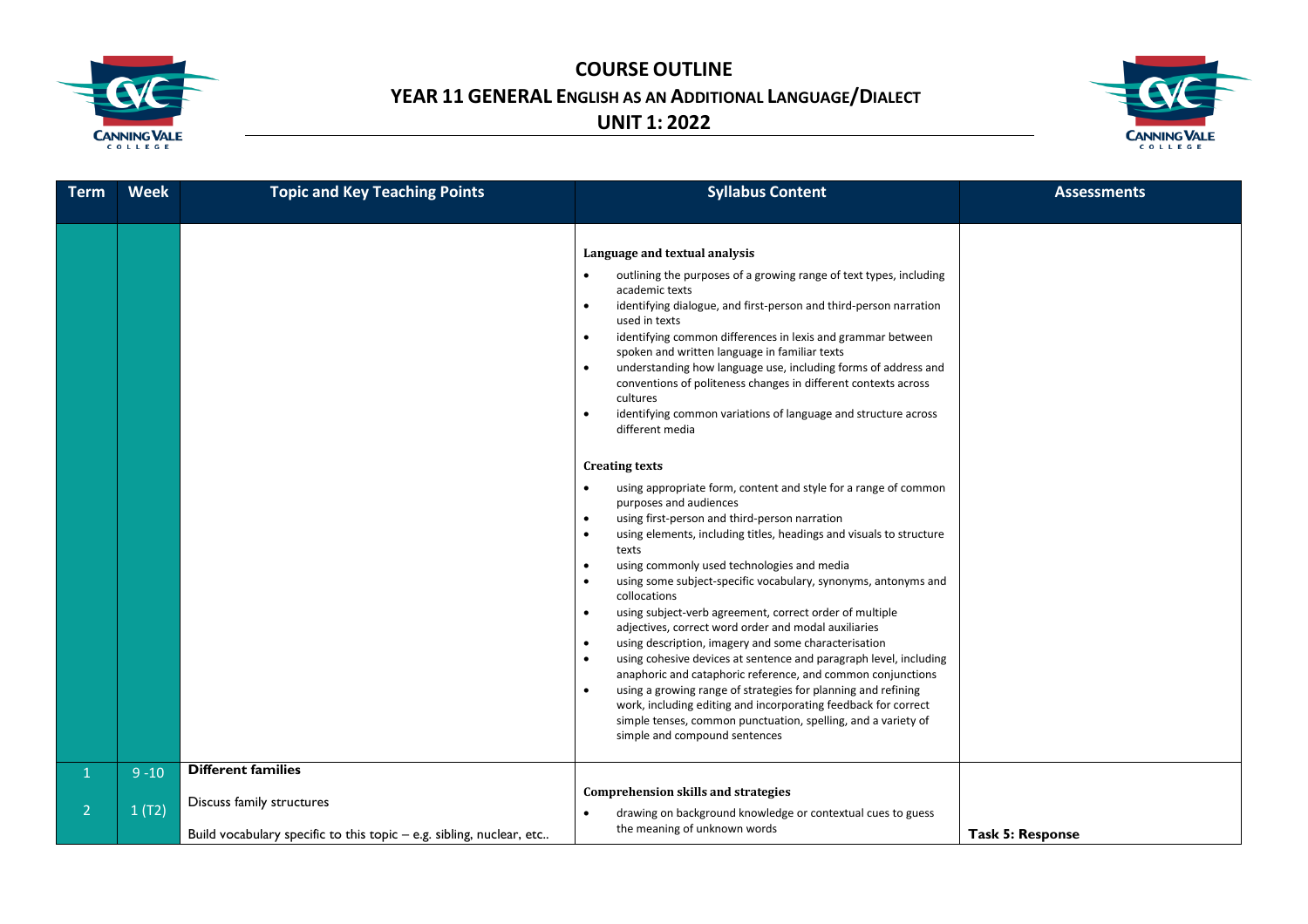



| <b>Term</b>    | <b>Week</b> | <b>Topic and Key Teaching Points</b>                                                                                                                                                                                                                                                                                                                                                                                                                                                                                                   | <b>Syllabus Content</b>                                                                                                                                                                                                                                                                                                                                                                                                                                                                                                                                                                                                                                                                                                                                                                                                                                                                                                                                                                                                                                                                                                                                                                                          | <b>Assessments</b>                                                                                                   |
|----------------|-------------|----------------------------------------------------------------------------------------------------------------------------------------------------------------------------------------------------------------------------------------------------------------------------------------------------------------------------------------------------------------------------------------------------------------------------------------------------------------------------------------------------------------------------------------|------------------------------------------------------------------------------------------------------------------------------------------------------------------------------------------------------------------------------------------------------------------------------------------------------------------------------------------------------------------------------------------------------------------------------------------------------------------------------------------------------------------------------------------------------------------------------------------------------------------------------------------------------------------------------------------------------------------------------------------------------------------------------------------------------------------------------------------------------------------------------------------------------------------------------------------------------------------------------------------------------------------------------------------------------------------------------------------------------------------------------------------------------------------------------------------------------------------|----------------------------------------------------------------------------------------------------------------------|
|                |             | Consider different attitudes towards family structures<br>Focus on:<br>Listening skills<br>Note-taking<br>Graphic organisers                                                                                                                                                                                                                                                                                                                                                                                                           | adopting appropriate listening behaviours in some unfamiliar<br>situations<br>using a range of strategies, such as completing retrieval charts<br>$\bullet$<br>and taking notes to extract accurate information from texts<br>identifying sociolinguistic and sociocultural references in a<br>$\bullet$<br>growing range of situations<br>identifying simple cultural references, idiomatic language and<br>$\bullet$<br>colloquialisms<br><b>Communication skills and strategies</b><br>communicating ideas and opinions in familiar and some unfamiliar<br>situations and rephrasing when meaning is unclear<br>adopting appropriate listening behaviours in some unfamiliar<br>$\bullet$<br>situations<br>demonstrating understanding of some common idiomatic and<br>$\bullet$<br>colloquial expressions<br>Language and textual analysis<br>identifying common differences in lexis and grammar between<br>$\bullet$<br>spoken and written language in familiar texts<br>understanding how language use, including forms of address and<br>conventions of politeness changes in different contexts across<br>cultures<br>identifying common variations of language and structure across<br>different media | Complete short answer response to a listening<br>text<br>Term 2, Weekl                                               |
| 2 <sup>1</sup> | $2 - 6$     | Significant figures - Autobiography/Biography<br>Read and discuss extracts of autobiographies/biographies about<br>prominent figures from Australia, including Anh Do's The Happiest<br>Refugee, My Place by Sally Morgan and other cultures.<br>Read articles about past and present Australian of the Year<br>recipients.<br>Discuss their rights and obligations to the community and their<br>qualities that are admired by people in their culture. Identify how<br>different cultures might value different qualities in people. | <b>Communication skills and strategies</b><br>communicating ideas and opinions in familiar and some<br>$\bullet$<br>unfamiliar situations and rephrasing when meaning is unclear<br>using intelligible pronunciation and intonation of words and<br>$\bullet$<br>phrases<br>collaborating as a way to solve problems or to create texts<br>$\bullet$<br>interacting and using forms of address appropriately in familiar<br>$\bullet$<br>and classroom contexts<br>$\bullet$<br>demonstrating understanding of some common idiomatic and<br>colloquial expressions<br>$\bullet$<br>employing language learning strategies, including using<br>dictionaries, finding opportunities to practise English and seeking<br>clarificationComprehension skills and strategies<br>translating from home language or dialect to SAE<br>$\bullet$                                                                                                                                                                                                                                                                                                                                                                           | Task 6: Production (Written)<br>Write an essay about a person of significance to<br>you (in-class)<br>Term 2, Week 4 |